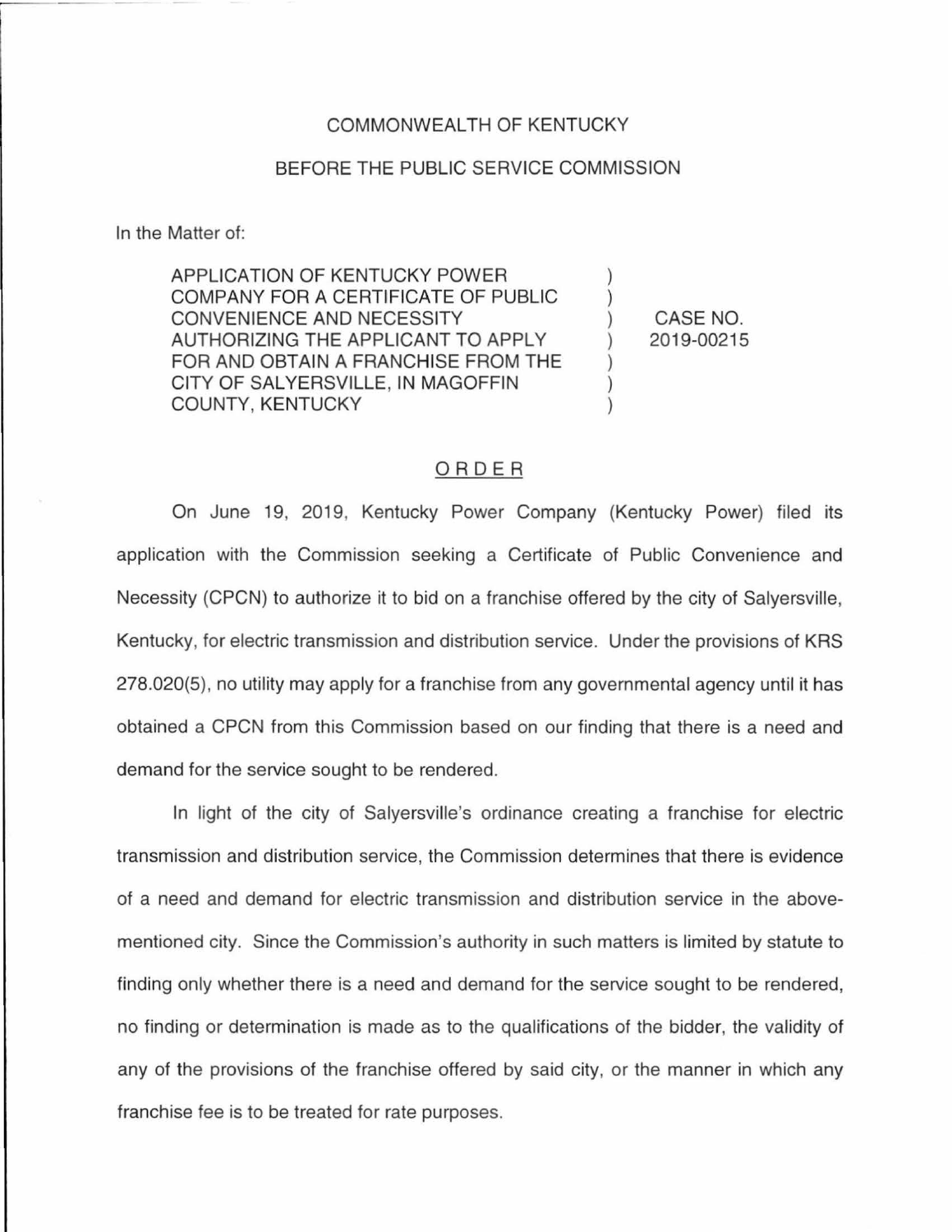IT IS THEREFORE ORDERED that:

1. Kentucky Power is granted a CPCN that authorizes it to bid on a franchise offered by the city of Salyersville, Kentucky, for electric transmission and distribution service.

2. If Kentucky Power is not the successful bidder, Kentucky Power shall, within ten days of the award of the franchise at issue, file with the Commission a written notice stating that Kentucky Power was not the successful bidder.

3. If Kentucky Power is the successful bidder, Kentucky Power shall, within ten days of the award of the franchise at issue, file with the Commission a copy of the executed franchise agreement and a statement disclosing the amount of the initial franchise fee.

4. If Kentucky Power is the successful bidder, Kentucky Power shall, within ten days of an increase or decrease in the amount of the initial franchise fee set forth in the franchise agreement, file with the Commission documentation setting forth the revised fee.

5. Any documents filed pursuant to ordering paragraphs 2, 3, or 4 of this Order shall reference the number of this case and shall be electronically submitted via the Commission's electronic Tariff Filing System.

6. This Order shall not be construed as granting a CPCN to construct utility facilities in said city.

7. This case is closed and removed from the Commission's docket.

-2- Case No. 2019-00215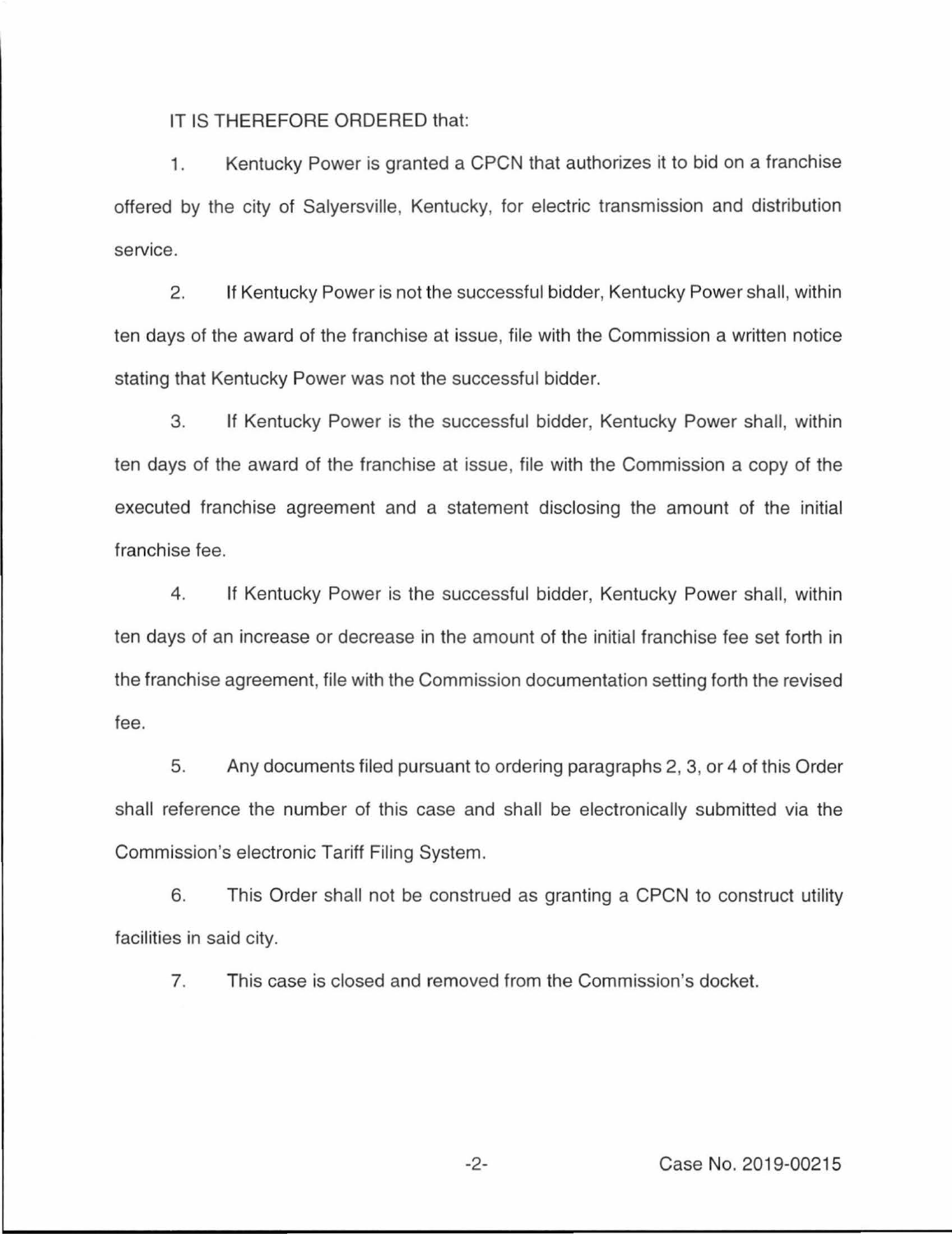By the Commission

| <b>ENTERED</b>                               |
|----------------------------------------------|
| $111$ 0 2 2019                               |
| <b>KENTUCKY PUBLIC</b><br>SERVICE COMMISSION |

ATTEST: **For Executive Director** 

Case No. 2019-00215